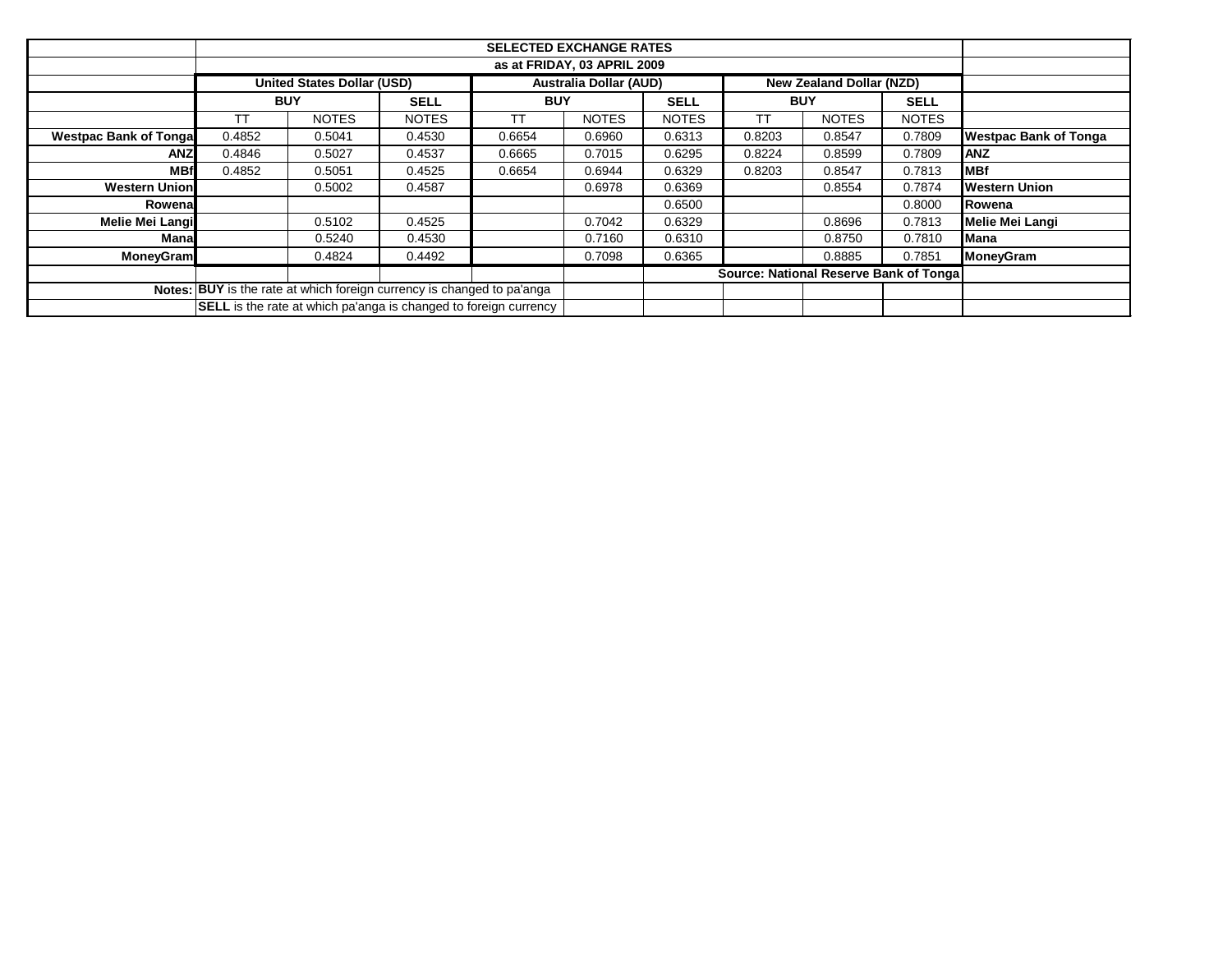|                               | <b>SELECTED EXCHANGE RATES</b>         |                                                                         |              |                                 |              |              |            |              |              |                              |  |
|-------------------------------|----------------------------------------|-------------------------------------------------------------------------|--------------|---------------------------------|--------------|--------------|------------|--------------|--------------|------------------------------|--|
|                               | as at FRIDAY, 09 APRIL 2009            |                                                                         |              |                                 |              |              |            |              |              |                              |  |
|                               | <b>United States Dollar (USD)</b>      | <b>Australia Dollar (AUD)</b>                                           |              | <b>New Zealand Dollar (NZD)</b> |              |              |            |              |              |                              |  |
|                               | <b>BUY</b>                             |                                                                         | <b>SELL</b>  | <b>BUY</b>                      |              | <b>SELL</b>  | <b>BUY</b> |              | <b>SELL</b>  |                              |  |
|                               | П                                      | <b>NOTES</b>                                                            | <b>NOTES</b> | ТT                              | <b>NOTES</b> | <b>NOTES</b> | ТΤ         | <b>NOTES</b> | <b>NOTES</b> |                              |  |
| <b>Westpac Bank of Tongal</b> | 0.4837                                 | 0.5025                                                                  | 0.4516       | 0.6689                          | 0.6996       | 0.6346       | 0.8183     | 0.8527       | 0.7791       | <b>Westpac Bank of Tonga</b> |  |
| <b>ANZ</b>                    | 0.4831                                 | 0.5012                                                                  | 0.4522       | 0.6706                          | 0.7056       | 0.6336       | 0.8204     | 0.8579       | 0.7789       | <b>ANZ</b>                   |  |
| <b>MBf</b>                    | 0.4837                                 | 0.5025                                                                  | 0.4525       | 0.6689                          | 0.6993       | 0.6329       | 0.8183     | 0.8547       | 0.7813       | <b>MBf</b>                   |  |
| <b>Western Union</b>          |                                        | 0.4987                                                                  | 0.4566       |                                 | 0.7022       | 0.6410       |            | 0.8539       | 0.7874       | <b>Western Union</b>         |  |
| Rowenal                       |                                        |                                                                         |              |                                 |              | 0.6300       |            |              | 0.7800       | <b>IRowena</b>               |  |
| <b>Melie Mei Langi</b>        |                                        | 0.5076                                                                  | 0.4525       |                                 | 0.7143       | 0.6329       |            | 0.8696       | 0.7813       | <b>Melie Mei Langi</b>       |  |
| <b>MoneyGram</b>              |                                        | 0.4911                                                                  | 0.4572       |                                 | 0.7023       | 0.6370       |            | 0.8721       | 0.7870       | <b>MoneyGram</b>             |  |
|                               | Source: National Reserve Bank of Tonga |                                                                         |              |                                 |              |              |            |              |              |                              |  |
|                               |                                        | Notes: BUY is the rate at which foreign currency is changed to pa'anga  |              |                                 |              |              |            |              |              |                              |  |
|                               |                                        | <b>SELL</b> is the rate at which pa'anga is changed to foreign currency |              |                                 |              |              |            |              |              |                              |  |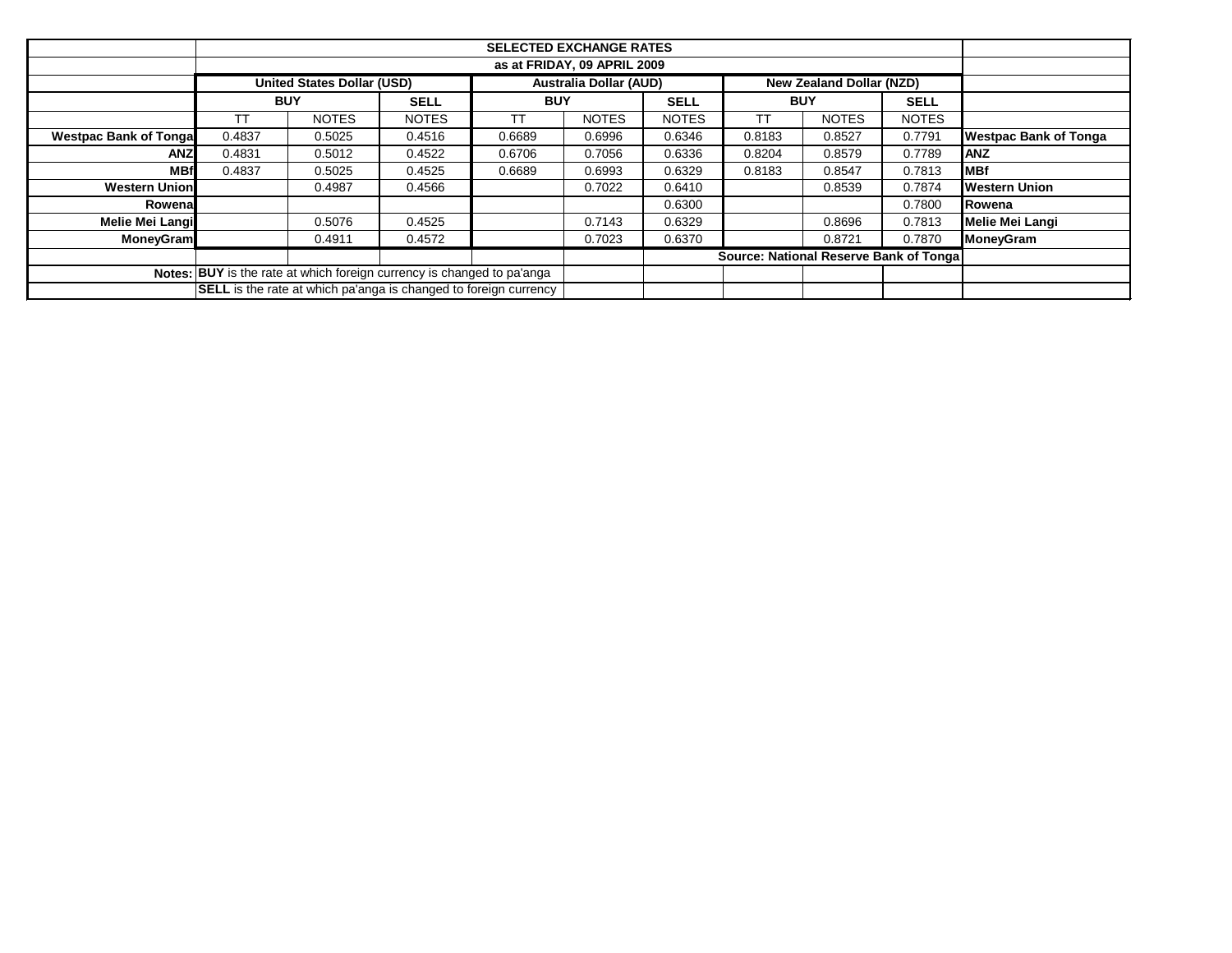|                               | <b>SELECTED EXCHANGE RATES</b> |                                   |                                                                         |            |                               |              |                                        |                                 |              |                              |  |  |
|-------------------------------|--------------------------------|-----------------------------------|-------------------------------------------------------------------------|------------|-------------------------------|--------------|----------------------------------------|---------------------------------|--------------|------------------------------|--|--|
|                               |                                | as at FRIDAY, 17 APRIL 2009       |                                                                         |            |                               |              |                                        |                                 |              |                              |  |  |
|                               |                                | <b>United States Dollar (USD)</b> |                                                                         |            | <b>Australia Dollar (AUD)</b> |              |                                        | <b>New Zealand Dollar (NZD)</b> |              |                              |  |  |
|                               | <b>BUY</b>                     |                                   | <b>SELL</b>                                                             | <b>BUY</b> |                               | <b>SELL</b>  | <b>BUY</b>                             |                                 | <b>SELL</b>  |                              |  |  |
|                               | ТT                             | <b>NOTES</b>                      | <b>NOTES</b>                                                            | ТT         | <b>NOTES</b>                  | <b>NOTES</b> | ТΤ                                     | <b>NOTES</b>                    | <b>NOTES</b> |                              |  |  |
| <b>Westpac Bank of Tongal</b> | 0.4840                         | 0.5028                            | 0.4519                                                                  | 0.6595     | 0.6899                        | 0.6257       | 0.8282                                 | 0.8629                          | 0.7885       | <b>Westpac Bank of Tonga</b> |  |  |
| <b>ANZ</b>                    | 0.4834                         | 0.5015                            | 0.4525                                                                  | 0.6614     | 0.6964                        | 0.6244       | 0.8300                                 | 0.8675                          | 0.7885       | <b>ANZ</b>                   |  |  |
| <b>MBf</b>                    | 0.4840                         | 0.5025                            | 0.4525                                                                  | 0.6595     | 0.6897                        | 0.6250       | 0.8282                                 | 0.8621                          | 0.7874       | <b>IMBf</b>                  |  |  |
| <b>Western Union</b>          | 0.4566<br>0.4990               |                                   |                                                                         |            | 0.6930                        | 0.6289       |                                        | 0.8628                          | 0.7936       | <b>Western Union</b>         |  |  |
| Rowenal                       |                                |                                   |                                                                         |            |                               | 0.6300       |                                        |                                 | 0.7900       | <b>Rowena</b>                |  |  |
| <b>Melie Mei Langi</b>        |                                | 0.5102                            | 0.4525                                                                  |            | 0.6897                        | 0.6289       |                                        | 0.8850                          | 0.7937       | <b>Melie Mei Langi</b>       |  |  |
|                               |                                |                                   |                                                                         |            |                               |              | Source: National Reserve Bank of Tonga |                                 |              |                              |  |  |
|                               |                                |                                   | Notes: BUY is the rate at which foreign currency is changed to pa'anga  |            |                               |              |                                        |                                 |              |                              |  |  |
|                               |                                |                                   | <b>SELL</b> is the rate at which pa'anga is changed to foreign currency |            |                               |              |                                        |                                 |              |                              |  |  |